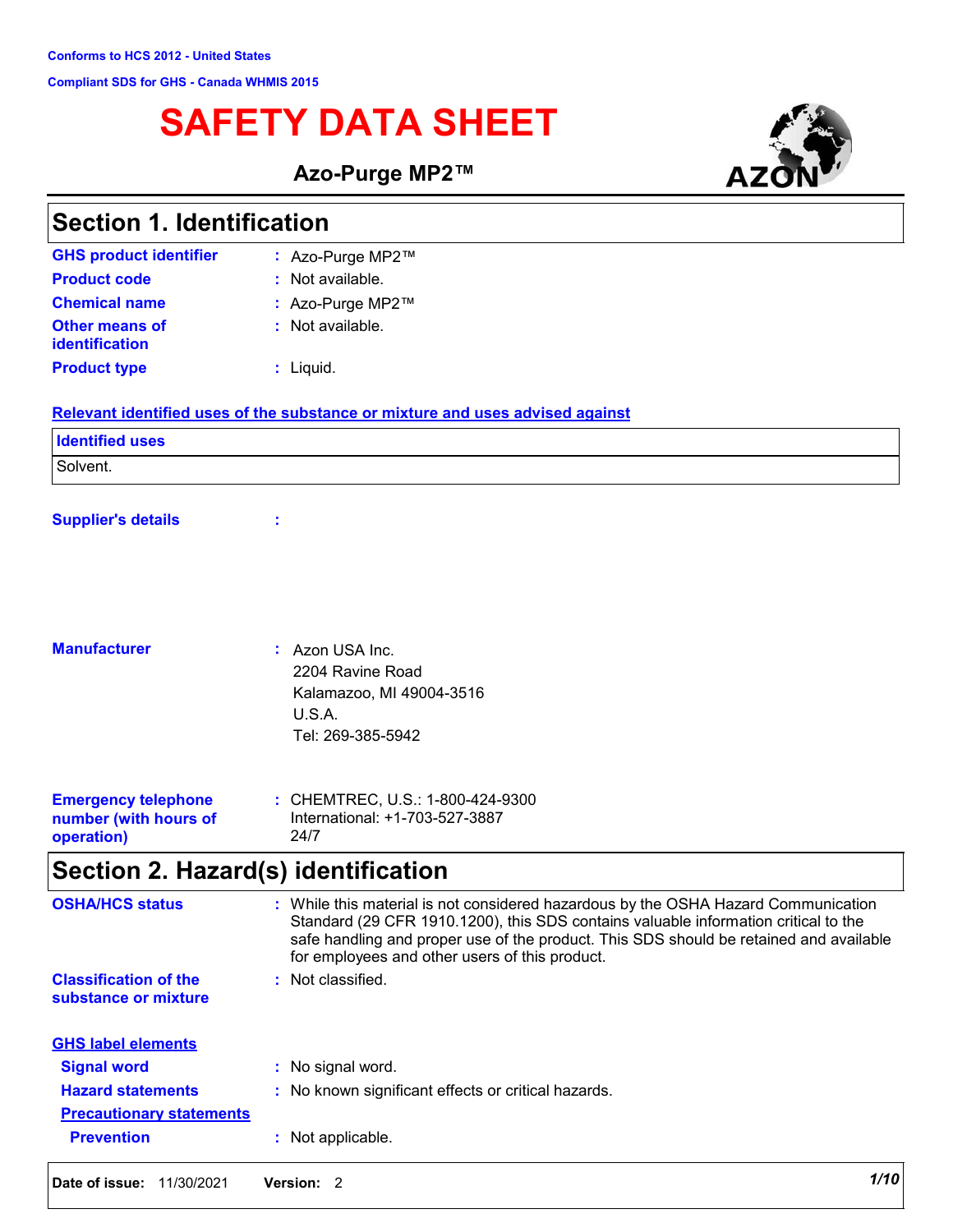### **Section 2. Hazard(s) identification**

| <b>Response</b>                                 | : Not applicable. |
|-------------------------------------------------|-------------------|
| <b>Storage</b>                                  | : Not applicable. |
| <b>Disposal</b>                                 | : Not applicable. |
| <b>Hazards not otherwise</b><br>classified (US) | : None known.     |

### **Section 3. Composition/information on ingredients**

| Substance/mixture                       | : Mixture        |
|-----------------------------------------|------------------|
| <b>Chemical name</b>                    | : Azo-Purge MP2™ |
| <b>Other means of</b><br>identification | : Not available. |

**There are no ingredients present which, within the current knowledge of the supplier and in the concentrations applicable, are classified and hence require reporting in this section.**

**Occupational exposure limits, if available, are listed in Section 8.**

### **Section 4. First aid measures**

#### **Description of necessary first aid measures**

| <b>Eye contact</b>  | : Immediately flush eyes with plenty of water, occasionally lifting the upper and lower<br>eyelids. Check for and remove any contact lenses. Get medical attention if irritation<br>occurs.                                                                    |
|---------------------|----------------------------------------------------------------------------------------------------------------------------------------------------------------------------------------------------------------------------------------------------------------|
| <b>Inhalation</b>   | : Remove victim to fresh air and keep at rest in a position comfortable for breathing. Get<br>medical attention if symptoms occur.                                                                                                                             |
| <b>Skin contact</b> | : Flush contaminated skin with plenty of water. Get medical attention if symptoms occur.                                                                                                                                                                       |
| <b>Ingestion</b>    | : Wash out mouth with water. If material has been swallowed and the exposed person is<br>conscious, give small quantities of water to drink. Do not induce vomiting unless<br>directed to do so by medical personnel. Get medical attention if symptoms occur. |

#### **Notes to physician <b>:** Treat symptomatically. Contact poison treatment specialist immediately if large quantities have been ingested or inhaled. **Specific treatments :** No specific treatment. **Most important symptoms/effects, acute and delayed Inhalation :** No known significant effects or critical hazards. **Ingestion because 1.1 The State of State Ingestion in State 1.1 No known significant effects or critical hazards. Skin contact :** No known significant effects or critical hazards. **Eye contact :** No known significant effects or critical hazards. **Over-exposure signs/symptoms Skin contact Ingestion Inhalation** No known significant effects or critical hazards. **:** No known significant effects or critical hazards. **:** No known significant effects or critical hazards. **: Eye contact :** No known significant effects or critical hazards. **Potential acute health effects Indication of immediate medical attention and special treatment needed, if necessary**

**Protection of first-aiders :** No action shall be taken involving any personal risk or without suitable training.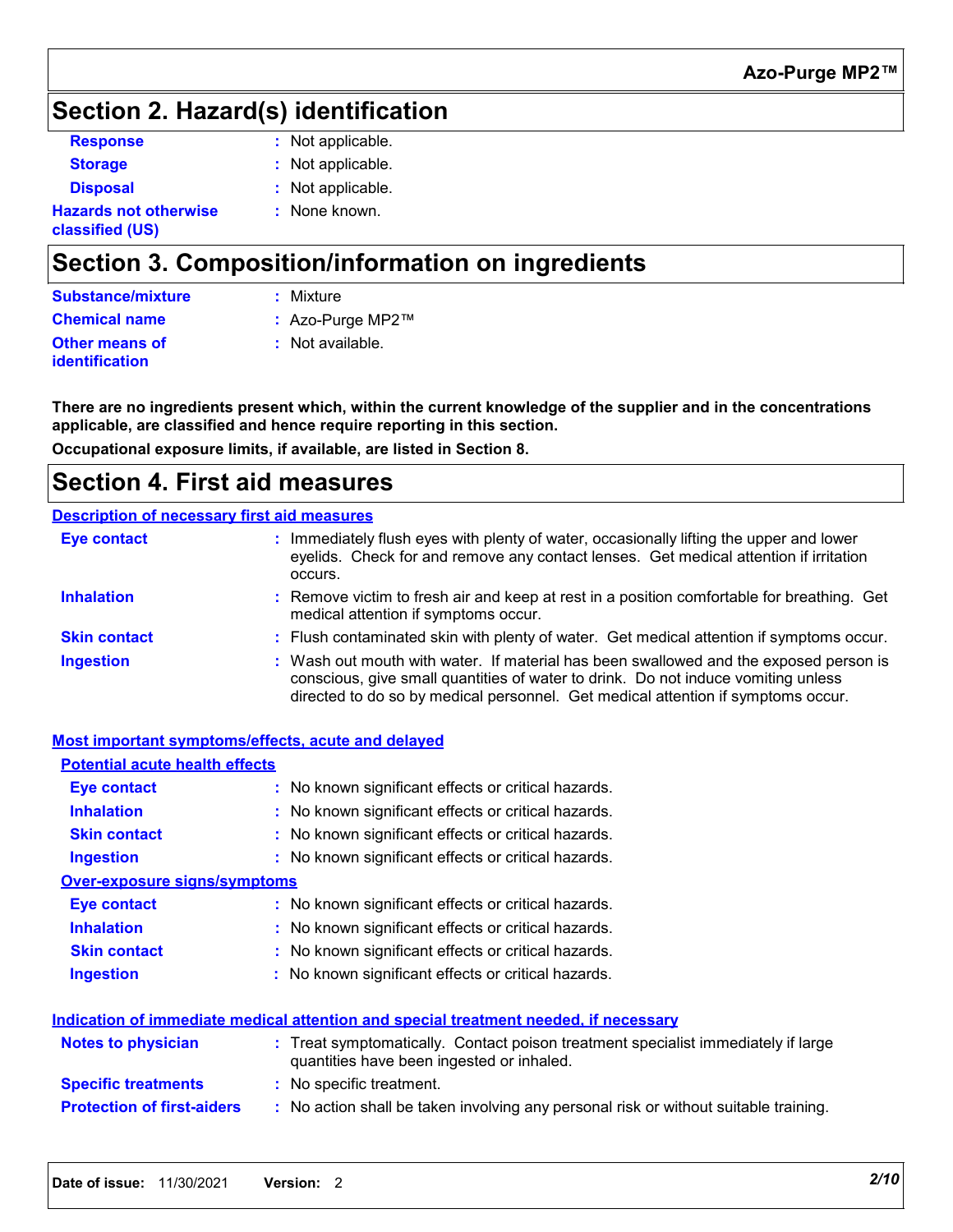### **Section 4. First aid measures**

**See toxicological information (Section 11)**

### **Section 5. Fire-fighting measures**

| <b>Extinguishing media</b>                               |                                                                                                                                                                                                                                                                      |
|----------------------------------------------------------|----------------------------------------------------------------------------------------------------------------------------------------------------------------------------------------------------------------------------------------------------------------------|
| <b>Suitable extinguishing</b><br>media                   | : Water fog. Foam. Dry chemical powder. Carbon dioxide (CO2).                                                                                                                                                                                                        |
| <b>Unsuitable extinguishing</b><br>media                 | : Do not use water jet as an extinguisher, as this will spread the fire.                                                                                                                                                                                             |
| <b>Specific hazards arising</b><br>from the chemical     | : During fire, gases hazardous to health may be formed.                                                                                                                                                                                                              |
| <b>Hazardous thermal</b><br>decomposition products       | Decomposition products may include the following materials:<br>carbon dioxide<br>carbon monoxide                                                                                                                                                                     |
| <b>Special protective actions</b><br>for fire-fighters   | : Promptly isolate the scene by removing all persons from the vicinity of the incident if<br>there is a fire. Move containers from fire area if this can be done without risk. No action<br>shall be taken involving any personal risk or without suitable training. |
| <b>Special protective</b><br>equipment for fire-fighters | Fire-fighters should wear appropriate protective equipment and self-contained breathing<br>apparatus (SCBA) with a full face-piece operated in positive pressure mode.                                                                                               |

### **Section 6. Accidental release measures**

**Personal precautions, protective equipment and emergency procedures**

|                                                              | <u>r croonar precaduono, protective equipment and emergency procedures</u>                                                                                                                                                                                                                                                                                                                                                                                                                                                                                                                 |
|--------------------------------------------------------------|--------------------------------------------------------------------------------------------------------------------------------------------------------------------------------------------------------------------------------------------------------------------------------------------------------------------------------------------------------------------------------------------------------------------------------------------------------------------------------------------------------------------------------------------------------------------------------------------|
| For non-emergency<br>personnel                               | : No action shall be taken involving any personal risk or without suitable training.<br>Evacuate surrounding areas. Keep unnecessary and unprotected personnel from<br>entering. Do not touch or walk through spilled material. Put on appropriate personal<br>protective equipment.                                                                                                                                                                                                                                                                                                       |
|                                                              | For emergency responders : If specialized clothing is required to deal with the spillage, take note of any information in<br>Section 8 on suitable and unsuitable materials. See also the information in "For non-<br>emergency personnel".                                                                                                                                                                                                                                                                                                                                                |
| <b>Environmental precautions</b>                             | : Avoid dispersal of spilled material and runoff and contact with soil, waterways, drains<br>and sewers. Inform the relevant authorities if the product has caused environmental<br>pollution (sewers, waterways, soil or air).                                                                                                                                                                                                                                                                                                                                                            |
| <b>Methods and materials for containment and cleaning up</b> |                                                                                                                                                                                                                                                                                                                                                                                                                                                                                                                                                                                            |
| <b>Small spill</b>                                           | : Stop leak if without risk. Move containers from spill area. Dilute with water and mop up<br>if water-soluble. Alternatively, or if water-insoluble, absorb with an inert dry material and<br>place in an appropriate waste disposal container. Dispose of via a licensed waste<br>disposal contractor.                                                                                                                                                                                                                                                                                   |
| <b>Large spill</b>                                           | : Stop leak if without risk. Move containers from spill area. Prevent entry into sewers,<br>water courses, basements or confined areas. Wash spillages into an effluent treatment<br>plant or proceed as follows. Contain and collect spillage with non-combustible,<br>absorbent material e.g. sand, earth, vermiculite or diatomaceous earth and place in<br>container for disposal according to local regulations (see Section 13). Dispose of via a<br>licensed waste disposal contractor. Note: see Section 1 for emergency contact<br>information and Section 13 for waste disposal. |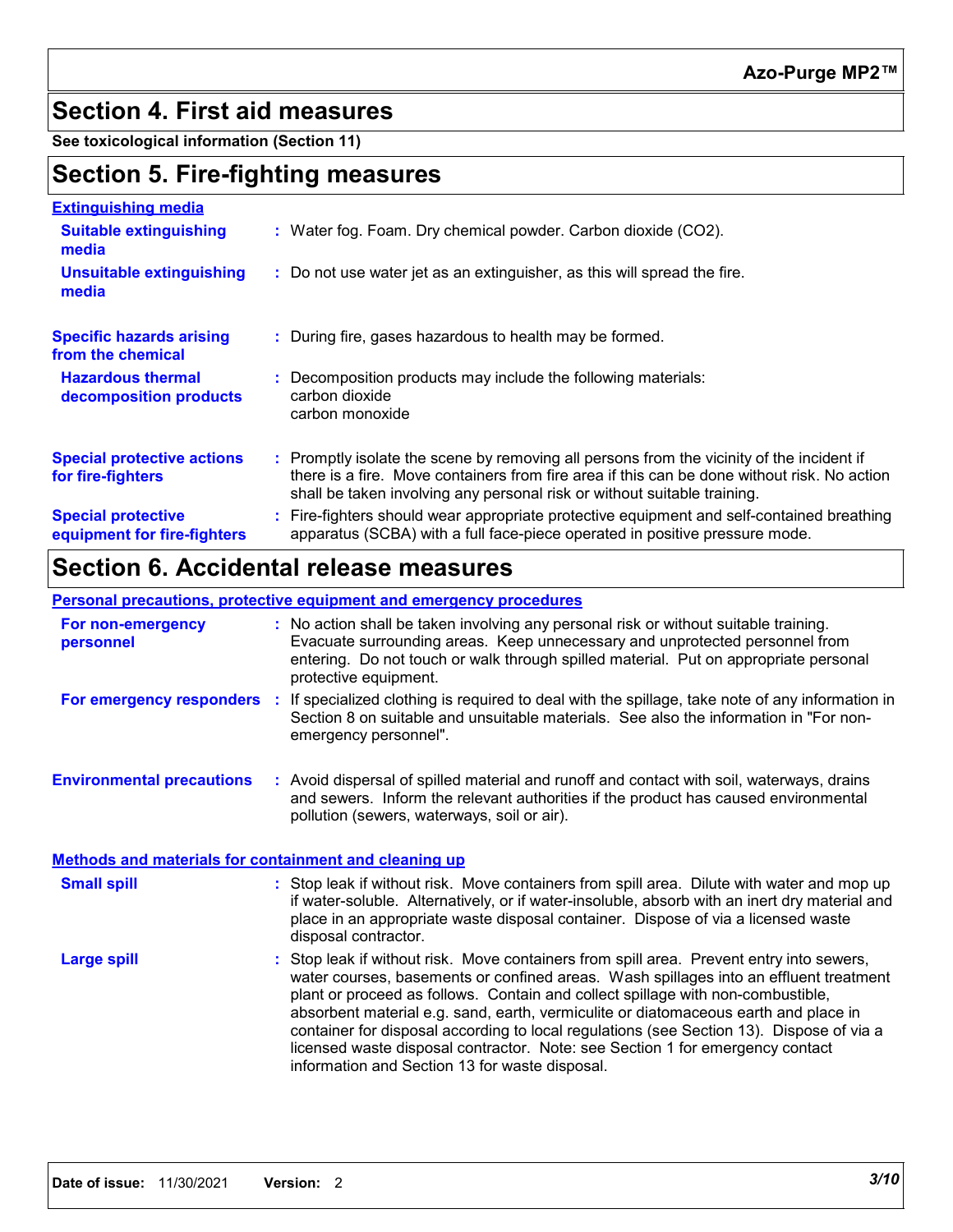## **Section 7. Handling and storage**

| <b>Precautions for safe handling</b>                                             |                                                                                                                                                                                                                                                                                                                                                                                                                                                                                                                                                                                  |
|----------------------------------------------------------------------------------|----------------------------------------------------------------------------------------------------------------------------------------------------------------------------------------------------------------------------------------------------------------------------------------------------------------------------------------------------------------------------------------------------------------------------------------------------------------------------------------------------------------------------------------------------------------------------------|
| <b>Protective measures</b>                                                       | : Put on appropriate personal protective equipment (see Section 8).                                                                                                                                                                                                                                                                                                                                                                                                                                                                                                              |
| <b>Advice on general</b><br>occupational hygiene                                 | : Eating, drinking and smoking should be prohibited in areas where this material is<br>handled, stored and processed. Workers should wash hands and face before eating,<br>drinking and smoking. See also Section 8 for additional information on hygiene<br>measures.                                                                                                                                                                                                                                                                                                           |
| <b>Conditions for safe storage,</b><br>including any<br><b>incompatibilities</b> | Store in accordance with local regulations. Store in original container protected from<br>direct sunlight in a dry, cool and well-ventilated area, away from incompatible materials<br>(see Section 10) and food and drink. Keep container tightly closed and sealed until<br>ready for use. Containers that have been opened must be carefully resealed and kept<br>upright to prevent leakage. Do not store in unlabeled containers. Use appropriate<br>containment to avoid environmental contamination. See Section 10 for incompatible<br>materials before handling or use. |

### **Section 8. Exposure controls/personal protection**

### **Control parameters**

| <b>United States</b>          |  |
|-------------------------------|--|
| Conventional avancesses limit |  |

| <u>Occupational exposure limits</u><br>None.     |                                                                                                                                                                                                                                                                                                                                                                                                 |
|--------------------------------------------------|-------------------------------------------------------------------------------------------------------------------------------------------------------------------------------------------------------------------------------------------------------------------------------------------------------------------------------------------------------------------------------------------------|
| <u>Canada</u>                                    |                                                                                                                                                                                                                                                                                                                                                                                                 |
| <b>Occupational exposure limits</b><br>None.     |                                                                                                                                                                                                                                                                                                                                                                                                 |
| <b>Appropriate engineering</b><br>controls       | Good general ventilation should be sufficient to control worker exposure to airborne<br>contaminants.                                                                                                                                                                                                                                                                                           |
| <b>Environmental exposure</b><br><b>controls</b> | : Emissions from ventilation or work process equipment should be checked to ensure<br>they comply with the requirements of environmental protection legislation.                                                                                                                                                                                                                                |
| <b>Individual protection measures</b>            |                                                                                                                                                                                                                                                                                                                                                                                                 |
| <b>Hygiene measures</b>                          | Wash hands, forearms and face thoroughly after handling chemical products, before<br>eating, smoking and using the lavatory and at the end of the working period.<br>Appropriate techniques should be used to remove potentially contaminated clothing.<br>Wash contaminated clothing before reusing. Ensure that eyewash stations and safety<br>showers are close to the workstation location. |
| <b>Eye/face protection</b>                       | Safety eyewear complying with an approved standard should be used when a risk<br>assessment indicates this is necessary to avoid exposure to liquid splashes, mists,<br>gases or dusts. If contact is possible, the following protection should be worn, unless<br>the assessment indicates a higher degree of protection: safety glasses with side-<br>shields.                                |
| <b>Skin protection</b>                           |                                                                                                                                                                                                                                                                                                                                                                                                 |
| <b>Hand protection</b>                           | : Chemical-resistant, impervious gloves complying with an approved standard should be<br>worn at all times when handling chemical products if a risk assessment indicates this is<br>necessary.                                                                                                                                                                                                 |
| <b>Body protection</b>                           | Personal protective equipment for the body should be selected based on the task being<br>performed and the risks involved and should be approved by a specialist before<br>handling this product.                                                                                                                                                                                               |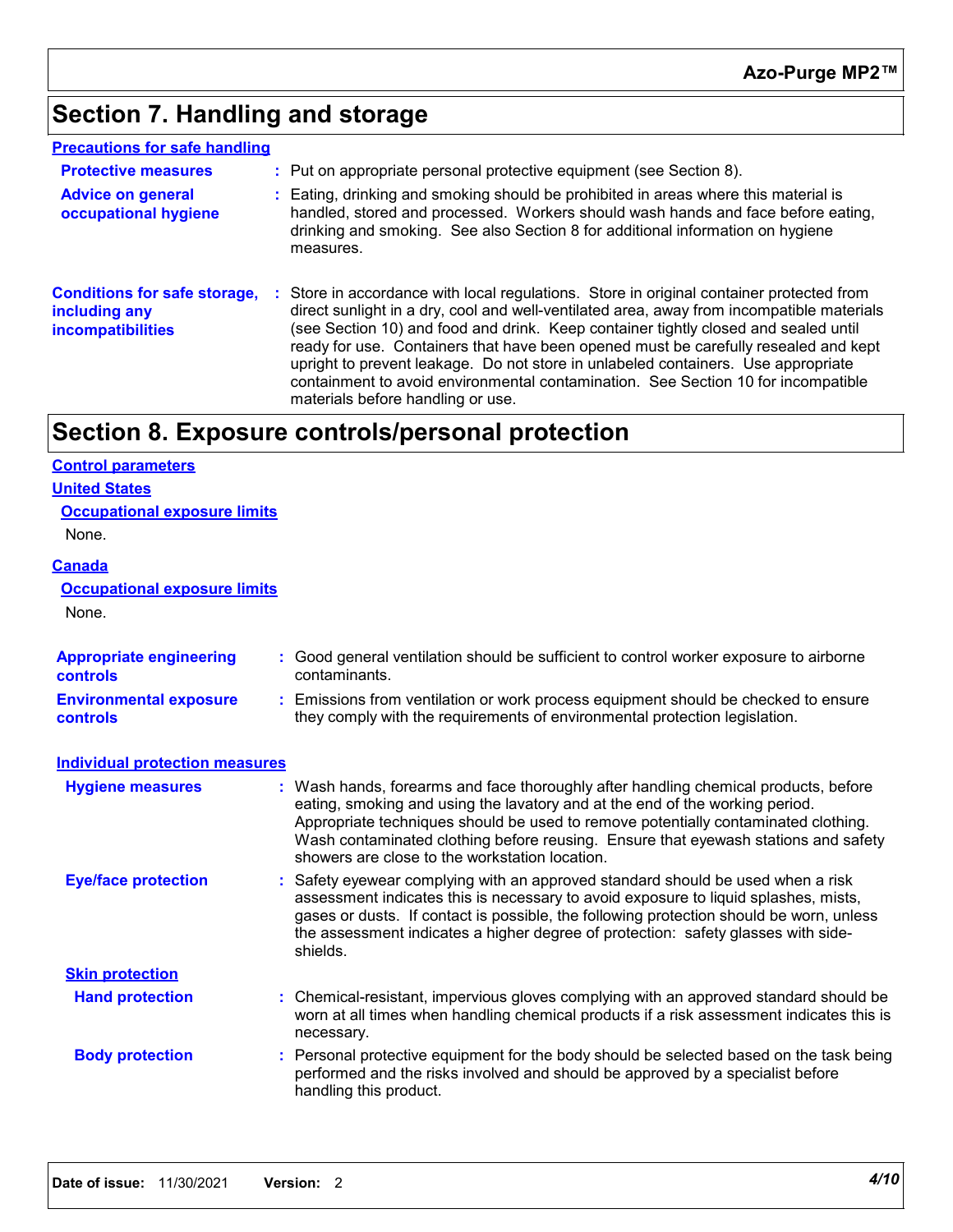## **Section 8. Exposure controls/personal protection**

| <b>Other skin protection</b>  | : Appropriate footwear and any additional skin protection measures should be selected<br>based on the task being performed and the risks involved and should be approved by a<br>specialist before handling this product.                                                         |
|-------------------------------|-----------------------------------------------------------------------------------------------------------------------------------------------------------------------------------------------------------------------------------------------------------------------------------|
| <b>Respiratory protection</b> | Based on the hazard and potential for exposure, select a respirator that meets the<br>appropriate standard or certification. Respirators must be used according to a<br>respiratory protection program to ensure proper fitting, training, and other important<br>aspects of use. |

### **Section 9. Physical and chemical properties and safety characteristics**

The conditions of measurement of all properties are at standard temperature and pressure unless otherwise indicated.

| <b>Appearance</b>                                                 |    |                                                      |
|-------------------------------------------------------------------|----|------------------------------------------------------|
| <b>Physical state</b>                                             |    | : Liquid. [Clear.]                                   |
| <b>Color</b>                                                      |    | Colorless.                                           |
| Odor                                                              |    | <b>Typical Solvent.</b>                              |
| <b>Odor threshold</b>                                             | ÷. | Not available.                                       |
| pH                                                                |    | Not available.                                       |
| <b>Melting point/freezing point</b>                               |    | : Not available.                                     |
| <b>Boiling point, initial boiling</b><br>point, and boiling range |    | : $196^{\circ}$ C (384.8 $^{\circ}$ F)               |
| <b>Flash point</b>                                                |    | : Closed cup: $103^{\circ}$ C (217.4 $^{\circ}$ F)   |
| <b>Evaporation rate</b>                                           |    | $:$ <1 (Butyl acetate = 1)                           |
| <b>Flammability</b>                                               |    | Not available.                                       |
| Lower and upper explosion<br>limit/flammability limit             |    | $:$ Lower: $0.9\%$<br>Upper: 8%                      |
| <b>Vapor pressure</b>                                             |    | : $0.027$ kPa (0.2 mm Hg) @ 20°C                     |
| <b>Relative vapor density</b>                                     |    | $>1$ [Air = 1]                                       |
| <b>Relative density</b>                                           | ÷. | 1.094                                                |
| <b>Solubility</b>                                                 |    | (water) 5.3% (w/w) $@$ 20°C                          |
| <b>Solubility in water</b>                                        | ÷. | Slightly miscible.                                   |
| <b>Miscible with water</b>                                        | ÷. | Slightly miscible.                                   |
| <b>Partition coefficient: n-</b><br>octanol/water                 |    | : Not applicable.                                    |
| <b>Auto-ignition temperature</b>                                  |    | : Not available.                                     |
| <b>Decomposition temperature</b>                                  | ÷. | Not available.                                       |
| <b>Viscosity</b>                                                  |    | Kinematic: 0.024 cm <sup>2</sup> /s (2.4 cSt) @ 25°C |
| Flow time (ISO 2431)                                              | ÷. | Not available.                                       |
| <b>Particle characteristics</b>                                   |    |                                                      |
| <b>Median particle size</b>                                       |    | : Not applicable.                                    |
| <b>VOC content</b>                                                |    | $: 100 \%$                                           |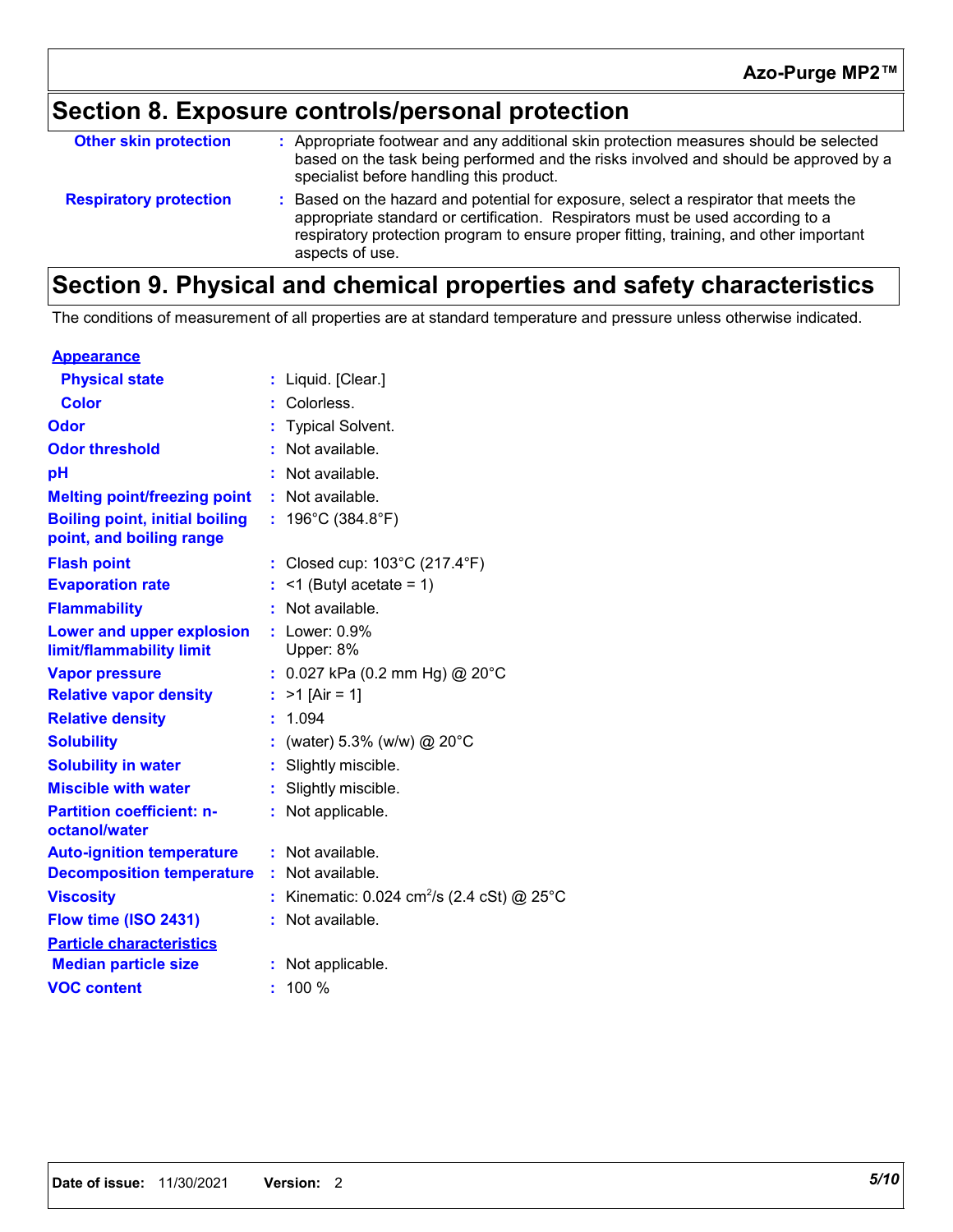### **Azo-Purge MP2™**

### **Section 10. Stability and reactivity**

| <b>Hazardous decomposition</b><br>products          | : Under normal conditions of storage and use, hazardous decomposition products should<br>not be produced.                                                                                                                          |  |
|-----------------------------------------------------|------------------------------------------------------------------------------------------------------------------------------------------------------------------------------------------------------------------------------------|--|
| <b>Incompatible materials</b>                       | : Reactive or incompatible with the following materials: oxidizing materials and acids.                                                                                                                                            |  |
| <b>Conditions to avoid</b>                          | Keep away from heat, hot surfaces, sparks, open flames and other ignition sources.<br>Suitable precautions should be utilized if using this product at temperatures above the<br>flash point. Contact with incompatible materials. |  |
| <b>Possibility of hazardous</b><br><b>reactions</b> | : Under normal conditions of storage and use, hazardous reactions will not occur.                                                                                                                                                  |  |
| <b>Chemical stability</b>                           | : The product is stable.                                                                                                                                                                                                           |  |
| <b>Reactivity</b>                                   | : No specific test data related to reactivity available for this product or its ingredients.                                                                                                                                       |  |

### **Section 11. Toxicological information**

#### **Information on toxicological effects**

#### **Acute toxicity**

There is no data available.

#### **Irritation/Corrosion**

There is no data available.

**Sensitization** There is no data available.

#### **Mutagenicity**

There is no data available.

**Carcinogenicity**

There is no data available.

**Reproductive toxicity**

There is no data available.

**Teratogenicity** There is no data available.

#### **Specific target organ toxicity (single exposure)**

There is no data available.

#### **Specific target organ toxicity (repeated exposure)**

There is no data available.

**Aspiration hazard**

There is no data available.

#### **Information on the likely :** Routes of entry anticipated: Oral, Dermal, Inhalation.

**routes of exposure**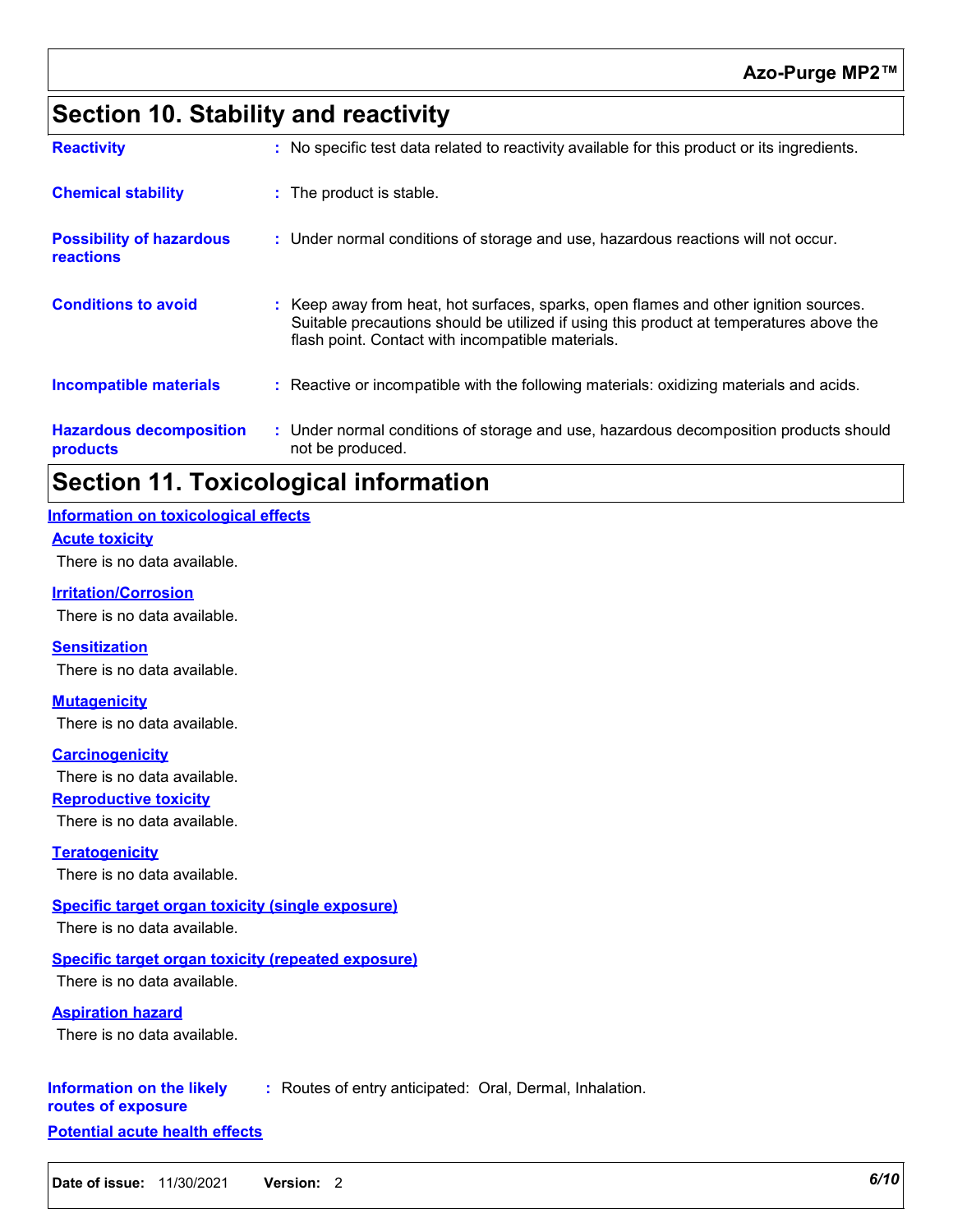## **Section 11. Toxicological information**

| <b>Eye contact</b>                      | : No known significant effects or critical hazards.                                      |
|-----------------------------------------|------------------------------------------------------------------------------------------|
| <b>Inhalation</b>                       | No known significant effects or critical hazards.                                        |
| <b>Skin contact</b>                     | No known significant effects or critical hazards.                                        |
| <b>Ingestion</b>                        | No known significant effects or critical hazards.                                        |
|                                         |                                                                                          |
|                                         | Symptoms related to the physical, chemical and toxicological characteristics             |
| <b>Eye contact</b>                      | : No known significant effects or critical hazards.                                      |
| <b>Inhalation</b>                       | No known significant effects or critical hazards.                                        |
| <b>Skin contact</b>                     | No known significant effects or critical hazards.                                        |
| <b>Ingestion</b>                        | No known significant effects or critical hazards.                                        |
|                                         |                                                                                          |
|                                         | Delayed and immediate effects and also chronic effects from short and long term exposure |
| <b>Short term exposure</b>              |                                                                                          |
| <b>Potential immediate</b><br>effects   | : No known significant effects or critical hazards.                                      |
| <b>Potential delayed effects</b>        | : No known significant effects or critical hazards.                                      |
| <b>Long term exposure</b>               |                                                                                          |
| <b>Potential immediate</b><br>effects   | : No known significant effects or critical hazards.                                      |
| <b>Potential delayed effects</b>        | : No known significant effects or critical hazards.                                      |
| <b>Potential chronic health effects</b> |                                                                                          |
| <b>General</b>                          | : No known significant effects or critical hazards.                                      |
| <b>Carcinogenicity</b>                  | No known significant effects or critical hazards.                                        |
| <b>Mutagenicity</b>                     | No known significant effects or critical hazards.                                        |
| <b>Reproductive toxicity</b>            | No known significant effects or critical hazards.                                        |
|                                         |                                                                                          |
|                                         |                                                                                          |

#### **Numerical measures of toxicity**

**Acute toxicity estimates**

There is no data available.

### **Section 12. Ecological information**

#### **Toxicity**

There is no data available.

#### **Persistence and degradability**

There is no data available.

#### **Bioaccumulative potential**

There is no data available.

#### **Mobility in soil**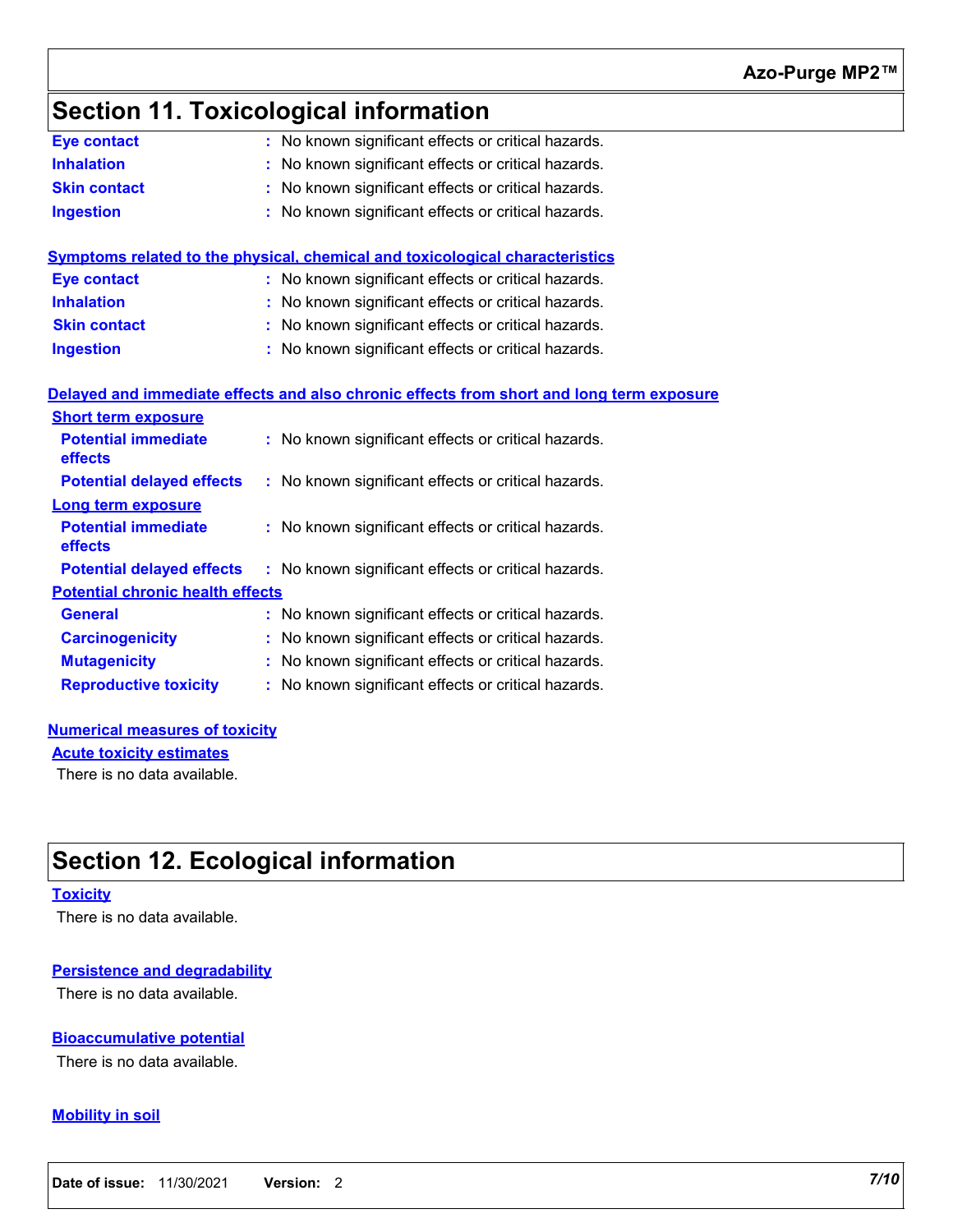### **Section 12. Ecological information**

**Soil/water partition coefficient (Koc)** 

**:** Not available.

**Other adverse effects** : No known significant effects or critical hazards.

### **Section 13. Disposal considerations**

The generation of waste should be avoided or minimized wherever possible. Disposal of this product, solutions and any by-products should comply with the requirements of environmental protection and waste disposal legislation and any regional local authority requirements. Dispose of surplus and non-recyclable products via a licensed waste disposal contractor. Waste should not be disposed of untreated to the sewer unless fully compliant with the requirements of all authorities with jurisdiction. Waste packaging should be recycled. Incineration or landfill should only be considered when recycling is not feasible. This material and its container must be disposed of in a safe way. Empty containers or liners may retain some product residues. Avoid dispersal of spilled material and runoff and contact with soil, waterways, drains and sewers. **Disposal methods :**

### **Section 14. Transport information**

|                                      | <b>DOT Classification</b> | <b>TDG Classification</b> | <b>IMDG</b>    | <b>IATA</b>    |
|--------------------------------------|---------------------------|---------------------------|----------------|----------------|
| <b>UN number</b>                     | Not regulated.            | Not regulated.            | Not regulated. | Not regulated. |
| <b>UN proper</b><br>shipping name    |                           |                           |                |                |
| <b>Transport</b><br>hazard class(es) |                           |                           |                |                |
| <b>Packing group</b>                 | $\overline{\phantom{a}}$  |                           |                |                |
| <b>Environmental</b><br>hazards      | No.                       | No.                       | No.            | No.            |

**AERG** : Not applicable

**Special precautions for user Transport within user's premises:** always transport in closed containers that are **:** upright and secure. Ensure that persons transporting the product know what to do in the event of an accident or spillage.

**Transport in bulk according :** Not available. **to IMO instruments**

### **Section 15. Regulatory information**

**U.S. Federal regulations : Clean Air Act Section 112 (b) Hazardous Air :** Not listed **TSCA 8(a) CDR Exempt/Partial exemption**: Not determined

**Pollutants (HAPs) Clean Air Act Section 602 Class I Substances :** Not listed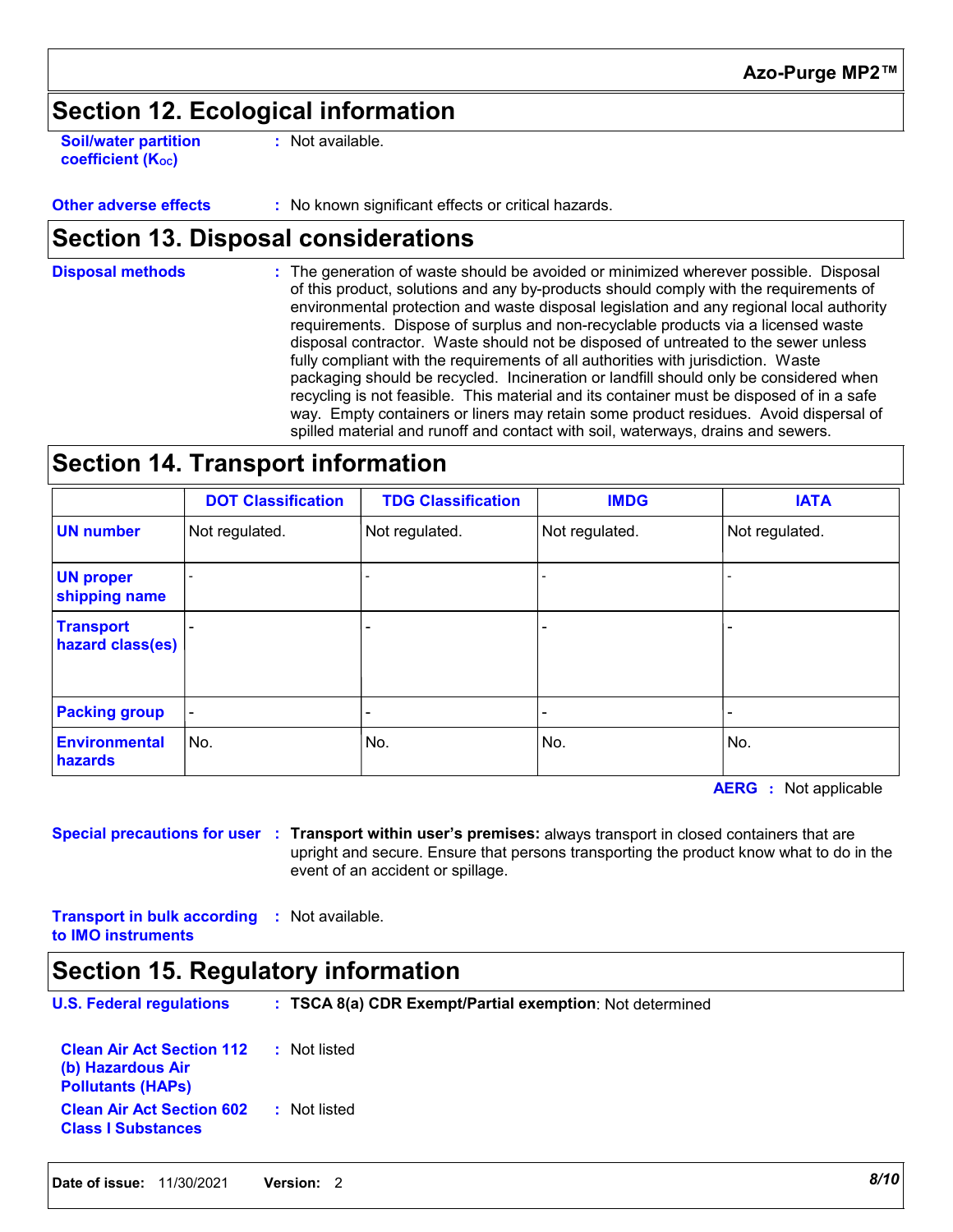# **Section 15. Regulatory information**

| <b>Clean Air Act Section 602</b><br><b>Class II Substances</b>       | : Not listed                                                               |
|----------------------------------------------------------------------|----------------------------------------------------------------------------|
| <b>DEA List I Chemicals</b><br>(Precursor Chemicals)                 | : Not listed                                                               |
| <b>DEA List II Chemicals</b><br><b>(Essential Chemicals)</b>         | : Not listed                                                               |
| <b>SARA 302/304</b>                                                  |                                                                            |
| <b>Composition/information on ingredients</b>                        |                                                                            |
| No products were found.                                              |                                                                            |
| <b>SARA 304 RQ</b>                                                   | : Not applicable.                                                          |
| <b>SARA 311/312</b>                                                  |                                                                            |
| <b>Classification</b>                                                | : Not applicable.                                                          |
| <b>Composition/information on ingredients</b>                        |                                                                            |
| No products were found.                                              |                                                                            |
| <b>State regulations</b>                                             |                                                                            |
| <b>Massachusetts</b>                                                 | : None of the components are listed.                                       |
| <b>New York</b>                                                      | None of the components are listed.                                         |
| <b>New Jersey</b>                                                    | : None of the components are listed.                                       |
| <b>Pennsylvania</b>                                                  | : None of the components are listed.                                       |
| <b>California Prop. 65</b>                                           |                                                                            |
| No products were found.                                              |                                                                            |
| <b>Canadian lists</b>                                                |                                                                            |
| <b>Canadian NPRI</b>                                                 | : None of the components are listed.                                       |
| <b>CEPA Toxic substances</b>                                         | : None of the components are listed.                                       |
| <b>International regulations</b>                                     |                                                                            |
| Not listed.                                                          | <b>Chemical Weapon Convention List Schedules I, II &amp; III Chemicals</b> |
| <b>Montreal Protocol</b><br>Not listed.                              |                                                                            |
|                                                                      |                                                                            |
| Not listed.                                                          | <b>Stockholm Convention on Persistent Organic Pollutants</b>               |
| Not listed.                                                          | <b>Rotterdam Convention on Prior Informed Consent (PIC)</b>                |
|                                                                      |                                                                            |
| <b>UNECE Aarhus Protocol on POPs and Heavy Metals</b><br>Not listed. |                                                                            |
| <u>Inventory list</u>                                                |                                                                            |
| <b>Canada</b>                                                        | All components are listed or exempted.                                     |
| <b>United States (TSCA 8b)</b>                                       | : All components are active or exempted.                                   |
|                                                                      |                                                                            |